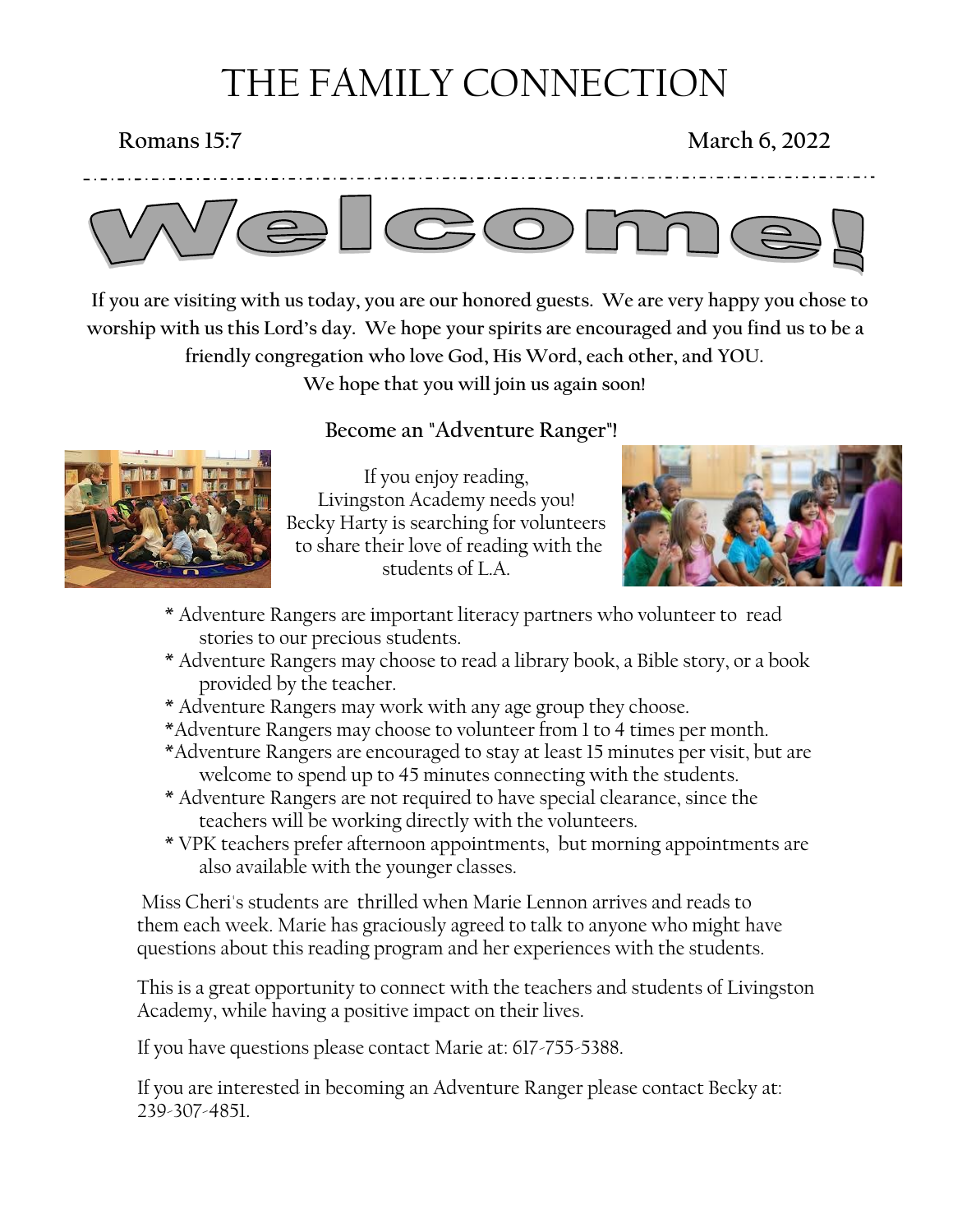|                        | PRAYER LIST*<br><b>MEMBERS</b>                                      | Order of Worship                                                                             |                                                                               |
|------------------------|---------------------------------------------------------------------|----------------------------------------------------------------------------------------------|-------------------------------------------------------------------------------|
| $\bullet$              | Claude Haynes                                                       |                                                                                              |                                                                               |
|                        | Debbie Kendall                                                      |                                                                                              | March 6, 2022                                                                 |
| $\bullet$              | Linda Copeland                                                      | Call to Worship:                                                                             | Joe Lennon                                                                    |
| $\bullet$              | Margie Rhodes                                                       | Medley                                                                                       | (3)                                                                           |
| $\bullet$<br>$\bullet$ | <b>Bonnie Stephens</b><br>Maria Reategui                            |                                                                                              | (5)                                                                           |
| $\bullet$              | Elvis Durity                                                        | Welcome:                                                                                     | <b>Hugh Travis</b>                                                            |
| $\bullet$              | <b>Bob Stafford</b>                                                 |                                                                                              | (()                                                                           |
| $\bullet$              | Lew Parks                                                           | Prayer:                                                                                      | Drew Meulenberg                                                               |
| ٠                      | Frieda Rodgers                                                      |                                                                                              |                                                                               |
| $\bullet$<br>٠         | Doug Fee<br>Carla Sledge                                            | Medley                                                                                       | (()                                                                           |
| $\bullet$              | Donna Strong                                                        |                                                                                              | (()                                                                           |
| $\bullet$              | Lee & Linda Sutton                                                  |                                                                                              |                                                                               |
| $\bullet$              | Di Menoher                                                          | Communion:                                                                                   | <b>Terry Billingsby</b><br>1 Corinthians 10:15-17                             |
| $\bullet$              | Jeff Blake<br>Glenn Macon                                           |                                                                                              | Mark 12:41-44                                                                 |
|                        | NURSING HOME / SHUT-INS                                             |                                                                                              |                                                                               |
| $\bullet$              | June McCauley                                                       | Song before the Message<br>Children are invited to go to the worship class during this song* |                                                                               |
| $\bullet$              | Wayne Bucy                                                          |                                                                                              |                                                                               |
|                        | <b>FAMILY &amp; FRIENDS</b>                                         | Screen                                                                                       | (0)                                                                           |
| ٠                      | Jon Sauer                                                           | Message:                                                                                     | <b>Tim Neal</b>                                                               |
| $\bullet$              | Lexi Carr                                                           |                                                                                              | $\left( \mathcal{L} \right)$                                                  |
| $\bullet$              | Kasey Dudley<br>Tania Gadbury                                       | <b>Invitation Song:</b>                                                                      |                                                                               |
| ٠                      | Maddie Whitlock                                                     | Closing Song:                                                                                | (1)                                                                           |
| $\bullet$              | Amelia Larios                                                       | <b>Closing Prayer:</b>                                                                       | Alan Glazier                                                                  |
|                        | Joe & Marie Lennon's son                                            | Parents please pick up your children from class                                              |                                                                               |
|                        | Mary Ryder<br>Lynn Greer                                            | *Children's Worship Class - 3 years of age to Pre-K - Classroom A8                           |                                                                               |
| $\bullet$<br>$\bullet$ | Linda Sutton grandson Matt &                                        | Worship volunteers - remember to meet in Classroom A-11 at 8:50                              |                                                                               |
|                        | great granddaughter Jordan                                          |                                                                                              |                                                                               |
| $\bullet$              | John Wallace's sister, Beth                                         |                                                                                              |                                                                               |
| $\bullet$              | Marsha Hampton<br>Marco Moros                                       | Communion bread has been placed into individual cups. Gluten Free                            |                                                                               |
| $\bullet$<br>$\bullet$ | Hussey Family<br>Sally Abbott                                       | communion has been placed within the very center ring of each tray.                          |                                                                               |
| $\bullet$              | Judy Sauer's g-daughter, Meaghan                                    |                                                                                              |                                                                               |
| $\bullet$              | Ivonne - Maria Reategui's cousin                                    |                                                                                              |                                                                               |
| $\bullet$              | Robert Champion<br>Michael Presto                                   |                                                                                              | <b>Future Events</b>                                                          |
| ٠<br>$\bullet$         | Larry Brown<br>Judy Brugman<br>Laubel Perez<br><b>Brooke Ruppel</b> | Every Tuesday:<br>Every Tuesday:                                                             | Men's Prayer Meeting - 6:30 AM<br>Girls' Devo - 6:15PM - Pam Macon's home     |
| $\bullet$              | Ao Hotchkiss                                                        |                                                                                              | EVERY SUNDAY IN MARCH: Melissa will take your new photo                       |
| $\bullet$              | Mary Nell Shelly                                                    | TODAY:                                                                                       | Youth Classic Car Field Trip - 2:00 PM                                        |
| $\bullet$              | Danny Billingsby<br>Donia Ciabuca                                   | March 13th:                                                                                  | Ladies' Car Care @ Rick & Carol Barrett's home                                |
| $\bullet$<br>$\bullet$ | Adrian Ivanov                                                       | March 15th:<br>March 19th:                                                                   | Ministry Leaders' / Deacons' 6PM - Neal's home<br>Ladies' Birthday Fellowship |
|                        | <b>MILITARY</b>                                                     | March 20th:                                                                                  | Youth Event @ Dempsey home 11:30 AM                                           |
|                        | Christopher Lemay Lee Strong                                        | April 1st:                                                                                   | Easter Festival / Egg Hunt 5PM                                                |
|                        | Darrell Martin Casandra Prokop                                      | April 8th:                                                                                   | Youth Group Egg Hunt - 6PM @ Dempsey's home                                   |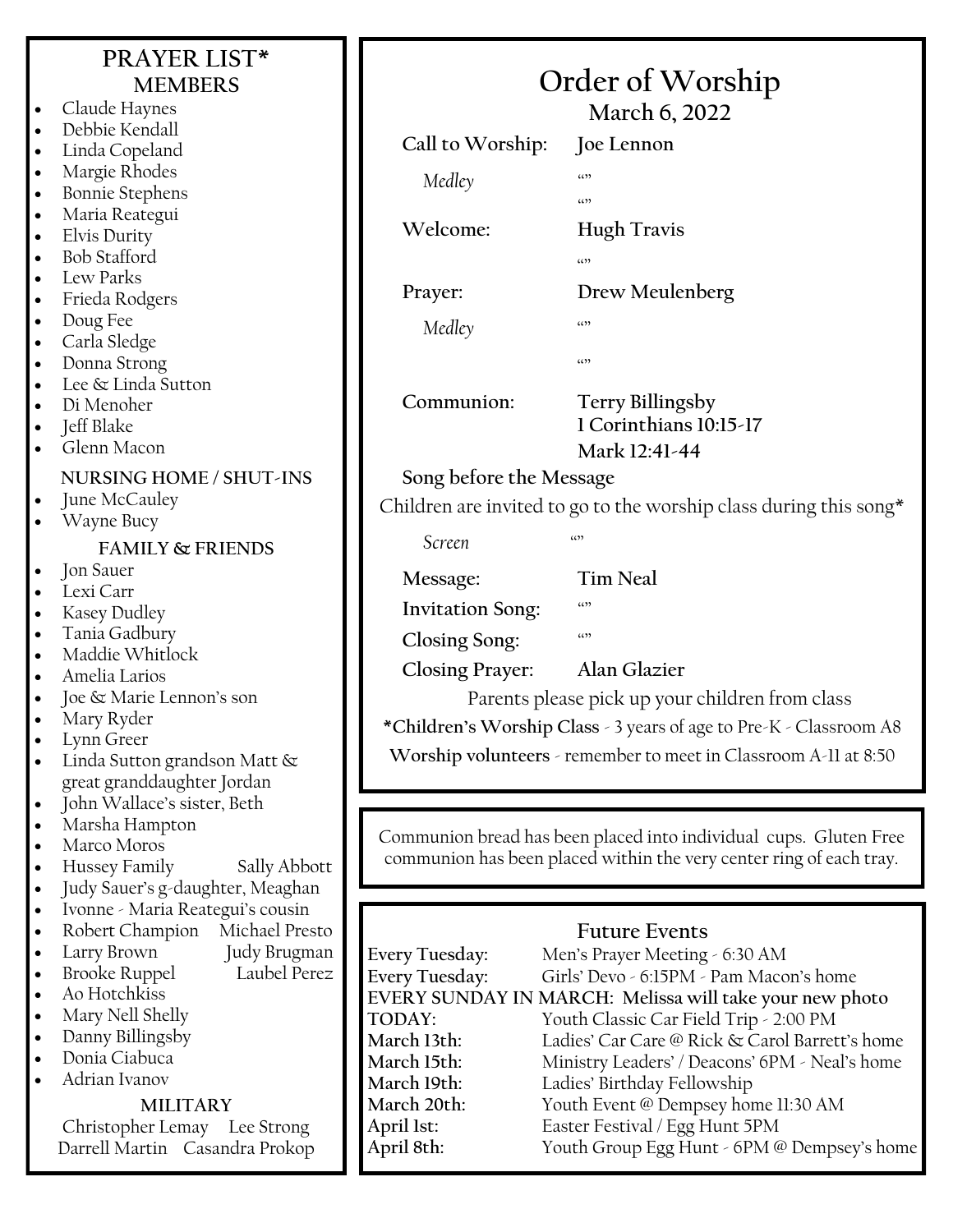### **PRAYER SECTION** • Claude Haynes, June McCauley, Elvis Durity, & Scott Blake continue to have health challenges. **GIVING & ATTENDANCE WEEK ENDED Feb 27, 2022** Weekly Actual \$11,983 Weekly Budget \$9,500 Weekly Variance \$ 2,483 4 Week Average Variance \$ 986 Sunday Worship: Attendance in Building 207 Attendance via views online: 220 Sunday Morning Study: Attendance in Building 106 Attendance via views online: 120 Sunday Evening: Connection Group Attendance Wednesday: Attendance in Building/Teens 77 Attendance online: 86 **Bible Study Times & Locations Sunday morning classes: Adults** will gather in the Auditorium - **Tim Neal Singing Class -**will meet in Classroom A8 - **Joe Lennon Cradle Roll** will meet in the Training Room - **Melissa Neal PreSchool** will meet inClassroom #2a - **Nora Vitiello K-2nd grades** will meet inClassroom #7 - **Susan Meulenburg 3rd – 5 th grade**s will meet in Classroom A-11 - **Kristin Cipolla Sunday night:- See insert for locations Wednesday night classes 6:30PM: Adults** - Auditorium - teacher - **Jeff Blake Ladies -** Fellowship Room - Trustworthy - various ladies **PreSchool** will meet inClassroom #2a - **Susan Shelly & Pam Billingsby Teens** - Teen House - **with Zak & Jordyn Dempsey Deepest Condolences**

- Pray for the families affected by COVID-19.
- Marjie Rhodes will have surgery next Thursday. It has been postponed several times.
- Several members are waiting on test results.

# Birthday's & Anniversaries

- 9 Tammy Zoltek
- 9 Bill & Gina Davis
- 11 John Carroll
- 13 Jim & Jane Kincaid
- 14 Rick & Carol Barrett
- 15 Chelsea Lukesavich
- 15 Jaxon Davis
- 17 Marsha Hampton
- 18 Wendi Darragh
- 19 Zoë Dempsey
- 20 Terry Shaw
- 20 Lardys Landeros
- 20 Luke Peregrin
- 25 Samuel & Lardys Landeros
- 25 Tom & Alana Wriggins
- 28 Doug Blitch
- 28 Marc Rimmer
- 28 Nicole Gutierrez Arenas

We received word that one of our shut-in's, Bonnie Bucy, has passed away. Bonnie's service was also held this past Friday. Cards for the family may be sent to daughter, Carolle Kinney - 24033 Golden Eagle Ln, Bonita Springs, 34135

# **Ladies Birthday Fellowship**

Our March birthday dinner will be on Saturday, March 19th at 4:00 at the Cypress Woods Country Club 3525 Northbrooke Drive Naples, Fl 34119 Everyone is invited for Sisterly fellowship. If it's your birthday month, your dinner will be complimentary. Please RSVP o Debbie Kendall [dpkendall@aol.com](mailto:dpkendall@aol.com) or 918-640-0840

# **Ladies Working on Cars**

The teens enjoyed their time learning the basics about cars with Rick Barrett, as a result, several ladies have asked to also learn a few things about cars. He has graciously agreed to schedule it for Sunday, March 13 from 2-3:30. Please RSVP by sending him a text or calling him on his cell phone 248-802-4403.

# **New Address**

Gary and Marsha Hampton - 28289 Seasons Tide Ave. - Bonita 34135

**Teens -** meet out in the Teen House with **Zak & Jordyn Dempsey 3rd – 5 th grade**s will meet in Classroom A-11 - teachers **Diana Travis** 

Our virtual options via Facebook & YouTube, @ the times listed above. We hope you will join us in one of these Bible study opportunities.

Our deepest condolences go out to Jeff Blake and his family in the passing of his father, Don. Don's service was held over the weekend at the Milan Church of Christ in Michigan. Cards for the Blake family may be sent to: 11081 Liberty Crossing, Bonita Springs, FL 34135

Our deepest condolences also go out to Stacey Walker and his family in the passing of his father, Thomas. His service was on Friday in Dayton, TN. Cards may be sent to: 333 Harbour Drive #200, Naples, FL 34103